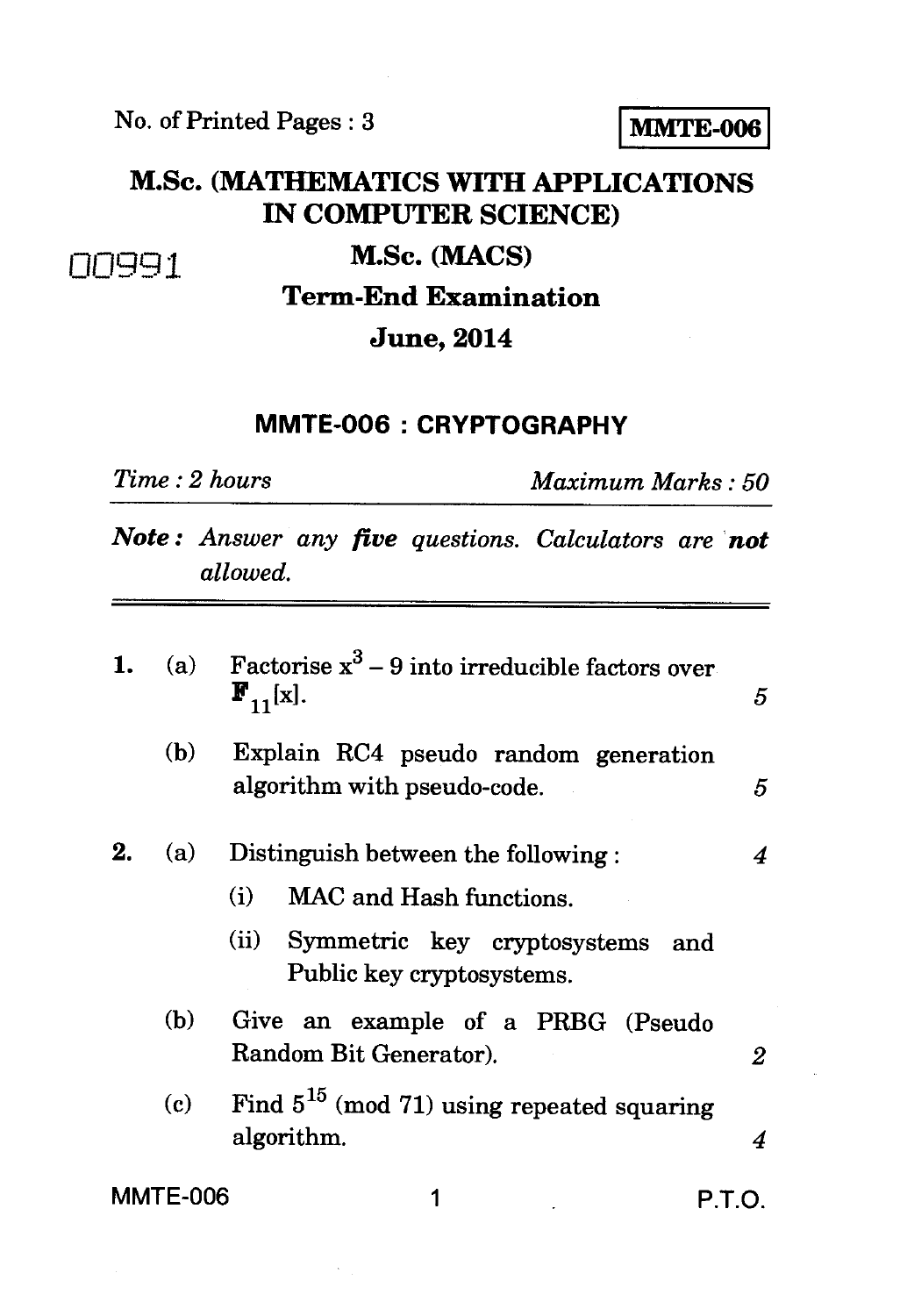| 3. | (a) | Find the smallest pseudo prime to the<br>base 7.                                                                                                                                                                                                               | 4 |  |  |
|----|-----|----------------------------------------------------------------------------------------------------------------------------------------------------------------------------------------------------------------------------------------------------------------|---|--|--|
|    | (b) | Explain the cipher block chaining mode of<br>operation.                                                                                                                                                                                                        |   |  |  |
|    | (c) | Explain the following properties of a Hash<br>function:<br>One way<br>(i)<br>(ii) Collision resistance<br>(iii) Second pre-image resistance                                                                                                                    | 3 |  |  |
| 4. | (a) | Confidentiality,<br>Explain the<br>terms<br>Authentication, Data<br>integrity<br>and<br>be<br>these<br>Non-repudiation. How can<br>achieved?                                                                                                                   | 5 |  |  |
|    | (b) | Suppose Bob sets up the parameters for<br>ElGamal cryptosystem as follows :<br>He chooses the prime $p = 181$ and the<br>primitive root 2. He chooses $x = 21$ and<br>publishes the values $(181, 2, 86)$ . He<br>receives the message $(32, 145)$ from Alice. |   |  |  |

**5.** (a) Apply autocorrelation test for d = 3 on the following sequence :

> 11001001000011111110110100001 at  $\alpha = 0.05$ You may like to use the following data :

Decrypt the message. 5

| а | 0.25   | 0.05   | 0.025  | 0.01     |
|---|--------|--------|--------|----------|
|   | 0.6745 | 1.6449 | 1.9600 | $2.3263$ |

If X is a random variable having standard normal distribution, then  $P(X > x) = a$ . 5

**MMTE-006** 2